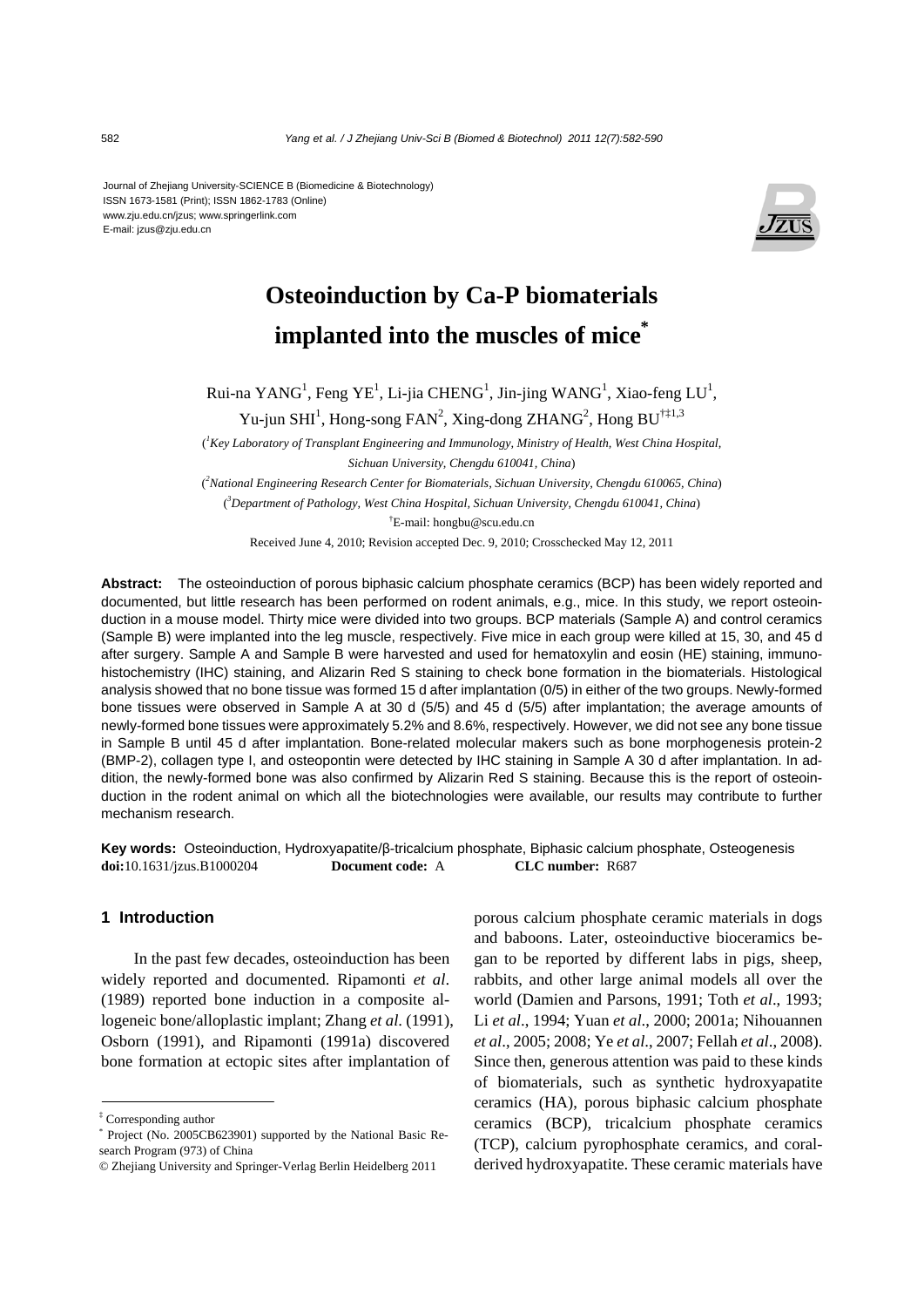been shown to have intrinsic osteoinduction (Ducheyne and Cuckler, 1992; Toth *et al*., 1993; Yang *et al*., 1997; Yuan *et al*., 1998a; 1998b; Nihouannen *et al*., 2005; 2008; Ye *et al*., 2007; Fellah *et al*., 2008). However, the main evidence of bone formation in these biomaterials was based on histological analysis and there were few reports focusing on the molecular mechanism.

Based on the extensive research work surrounding these biomaterials, the intriguing phenomena have been categorized into two aspects: material factors and biological factors (Zhang *et al*., 2000; Yuan *et al*., 2002; Habibovic *et al*., 2005; Fan *et al*., 2007; Fellah *et al*., 2008; Nihouannen *et al*., 2008; Ripamonti *et al*., 2009). The majority of research performed on these types of bioceramic materials was focused on the material factors including porosity, porous structure, phase composition, crystallinity, and sintering temperature, etc. (Yuan *et al*., 1999; Zhang *et al.*, 2000). The osteoinduction of these biomaterials was described as material-dependent. The quantity and quality of the newly-formed bone tissue were affected by a series of material factors. Fellah *et al*. (2008) found that high micro-porosity and a small crystal size were essential for the adhesion, proliferation, and differentiation of the osteogenic cells which produced the bone extracellular matrix. Fan *et al*. (2007) and Kasten *et al*. (2008) reported that the biological function of osteoinduction depended on the micro/nano structural surface characteristics of the biomaterials. Habibovic *et al*. (2005) investigated a 3D microenvironment of osteoinductive biomaterials and discovered that the presence of micropores within macropore walls was an essential prerequisite for osteoinduction. On the other hand, for the biological factors, these osteoinductive Ca-P biomaterials were found to be animal-species dependent (Ripamonti, 1991c; Ducheyne and Cuckler, 1992; Yamasaki and Sakai, 1992; Green *et al.*, 1995; Nihouannen *et al.*, 2005; 2008; Fellah *et al*., 2008). Based on these studies, osteogenesis was reported in baboons, monkeys, pigs, dogs, goats, and rabbits after undergoing different types of implantation (Ripamonti, 1991b; 1996; Yang *et al*., 1997; Yuan *et al*., 2002; 2006; Ye *et al*., 2007; Nihouannen *et al*., 2008). Overall, the majority of the animals were quite large but included few rodent animals (rats or mice).

However, further mechanism research was dif-

ficult to perform on large animals, because most of the molecular biotechniques were specifically based for rodent animals. Owing to this restriction, the mechanism of osteoinduction was not well explored; e.g., the source of stem cells, the types of signalling molecules and transcription factors, as well as the regulatory mechanism remained unknown. Thus, osteoinduction in the mouse model was considered to be the prerequisite for the above mentioned studies.

Our study was designed to investigate osteoinduction in a mouse model with the use of two types of bioceramic materials. Immunohistochemistry (IHC) staining and Alizarin Red S staining (a bone chelating fluorescent markers for calcium) were used to confirm the newly-formed bone at the ectopic sites in the muscles of mice.

# **2 Materials and methods**

# **2.1 Porous BCP biomaterials**

Two different BCP biomaterials (Sample A and Sample B) were provided by the National Engineering Research Center for Biomaterials (Sichuan University, China). Both of them were composed of HA and β-TCP with a 70/30 ratio. The starting apatite powers with a Ca/P ratio of 1.50 were wet-synthesized. Porous green bodies were foamed by 5%–10%  $H_2O_2$  under 70–80 °C. Sample A was sintered at 1100 °C and Sample B was sintered at 1200 °C for 2 h, respectively, then cooled naturally. Microporosities of Sample A and Sample B were approximately 50%–60% and 20%–30%, respectively, both with pore dimensions ranging from 100 to 500 μm. The total porosity, including macropores and micropores, in Sample A was considerably more than that in Sample B. The chemical characteristics and surface structures of the two samples were measured by X-ray diffraction (XRD) and scanning electron microscopy (SEM). The ceramics were fabricated into Φ3 mm×5 mm cylinders and steam-sterilized at 121 °C for 30 min before implantation.

#### **2.2 Animals**

Thirty mice were obtained from the Sichuan University Laboratory Animal Center (strain name: Balb/C; body weight: 28–32 g; gender: male), and were maintained in ventilated air-filtered cages in a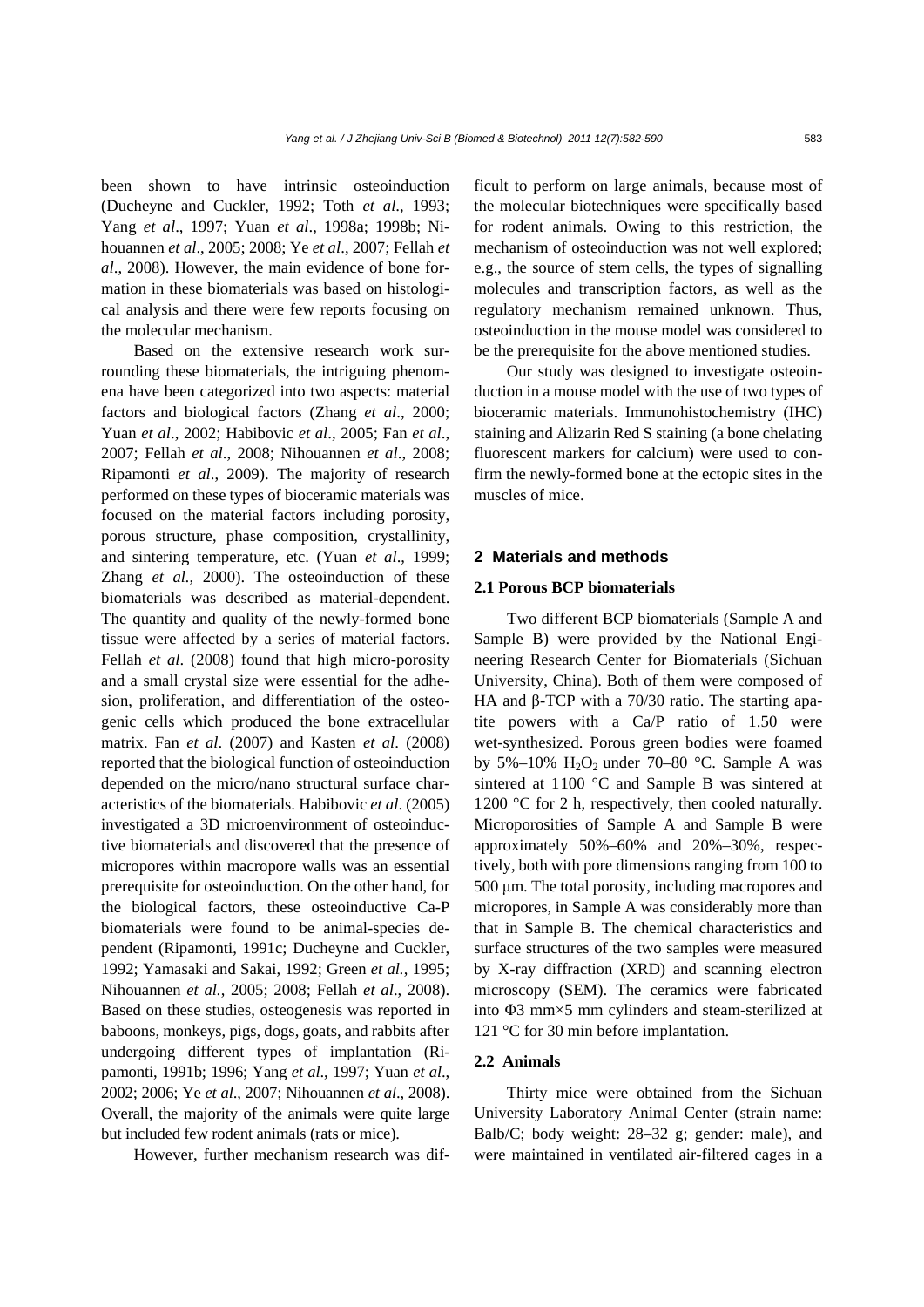temperature and light-controlled environment. All of the experiments were approved by the Animal Care and Use Committee of Sichuan University. All of the animals were anaesthetized by intraperitoneal injection of 0.02 g/ml pentobarbital sodium (40 mg/kg body weight; Sigma Chemical, St. Louis, MO, USA) before implantation and injected with penicillin at 2.5 U/time twice a day for 3 d continuously postoperation to prevent infection. All procedures were performed according to the Guideline for the Care and Use of Laboratory Animals of the National Institutes of Health (Publication No. 85-23, Revision, 1985) under the supervision of a licensed veterinarian.

#### **2.3 Surgical procedure**

Thirty mice were divided into two groups. Each animal was implanted with different ceramics in the muscles of both hind legs (Sample A: Group 1; Sample B: Group 2). X-ray pictures were taken to confirm the positions of the samples in the muscles (Fig. 1a). Five mice of each group were sacrificed with overdose of pentobarbital sodium at 15, 30, and 45 d after implantation. All of the implants were traced at the implanted sites (Fig. 1b). The implants were harvested with surrounding soft tissues together and then fixed in 10% neutral formalin (pH=7.2) for 24–48 h at room temperature.



**Fig. 1 Detection of implanted sites of BCP biomaterials** (a) X-ray picture was taken to show the position of the implanted site; (b) All the implants were traced in the implanted site. Arrows: the implanted materials

## **2.4 Histological preparation**

The fixed samples were decalcified in a fastdecalcifying fluid (hydrochloric acid 8 ml, methanoic acid 8 ml, and distilled water 184 ml) for 24 h, washed with phosphate buffer solution (PBS), dehydrated with gradient of ethanol solutions at 70%, 80%, 90%, 95% and 100%, and then embedded in paraffin (melting point 56–58 °C). Continuous 5-μm sections

were made, and transferred onto slides. The sections were then stained with hematoxylin and eosin (HE) for histological analysis. Sequential sections were also prepared for IHC staining and Alizarin Red S staining.

# **2.5 IHC staining**

The sections of 30 d in Group 1 were deparaffinized, and rehydrated in water. The endogenous peroxidase was blocked with  $3\%$  H<sub>2</sub>O<sub>2</sub> and epitope was retrieved under pressure sterilizer. Then, the sections were further incubated with primary antibody of anti-mouse collagen type I (1:500; Santa Cruz, CA, USA) or anti-mouse osteopontin (1:500; Santa Cruz) or anti-mouse bone morphogenesis protein-2 (BMP-2) (1:500; Santa Cruz) over night at 4 °C. After being washed with PBS five times, the sections were incubated with proper horseradish peroxidase (HRP)-labeled second antibodies for 1 h at 37 °C. Subsequently, the sections were developed with 3,3′-diaminobenzidine (DAB; Pierce Biotechnology, USA) and counterstained with hematoxylin.

#### **2.6 Alizarin Red S staining**

Alizarin Red S staining was conducted under the description by Sontag (1980), which was applied by Qu *et al.* (2004). Briefly, the serial sections were deparaffinized, and rehydrated in water. Immersion solutions (0.01 g/ml) were prepared by dissolving 1 g of Alizarin S (Sigma Chemical, St. Louis, MO, USA) in 90 ml deionized water plus 10 ml of 0.01 g/ml NH4OH. The sections were then immersed in the solutions for 10 min. After the immersion, the sections were rinsed in fresh water for several minutes, and then allowed to stand for 10 min to allow the unbound Alizarin S to diffuse out of the tissues. After being quickly immersed in 0.05 g/ml acetic acid, the sections were dehydrated in ethanol. Observations were carried out at  $400\times$  magnification by using an Olympus IX 71 microscope with green and blue fluorescence rays.

### **3 Results**

#### **3.1 Characterization of BCP biomaterials**

As shown in Fig. 2, there was significant difference in the surface structure and morphology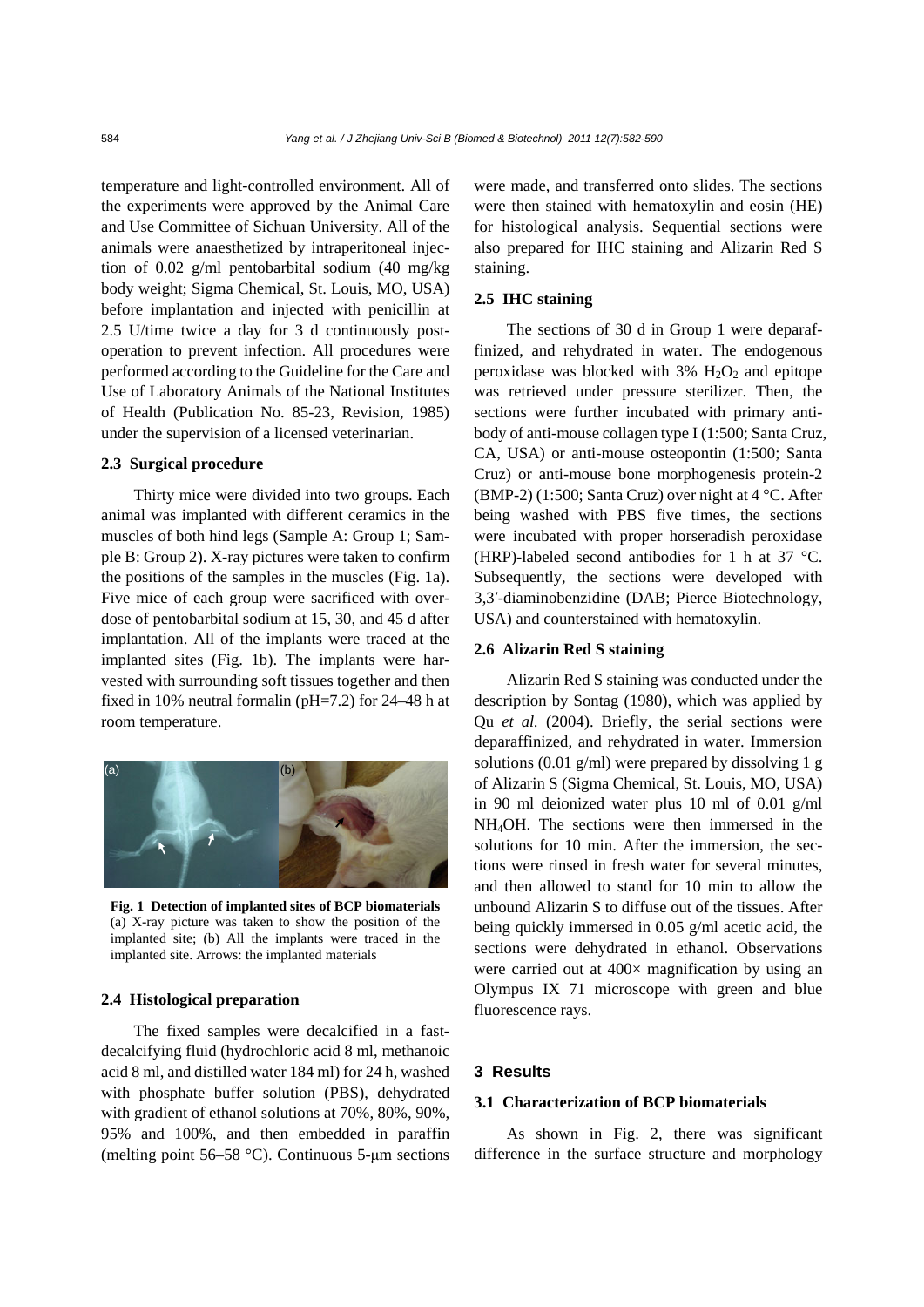

between the two types of BCP biomateials. All of them contained 70% HA and 30% β-TCP, but the porosity of each group was obviously different. Microporosity of Sample A was approximately 50%–60%, while that of Sample B was approximately 20%–30%. The total porosity in Sample A was more than that in Sample B. For SEM observations, the architectures of the two biomaterials possess a trabeculae-like structure and interconnected micropores. But, Sample A had a rough surface with small crystals and uniform distribution macropores, while the surfaces of the Sample B had less pores (Figs. 2c and 2d).

# **3.2 Histology observation**

In Group 1, the bioceramic rods were observed to be encapsulated with a layer of dense connective tissues 15 d after implantation (Fig. 3a). Monocytes and lymphocytes were found infiltrated in these dense connective tissues. A large amount of active mesenchymal tissues were found outside of these

porous BCP biomaterials. Macrophages were also observed on the interface between the biomaterials and mesenchymal tissues (Fig. 3a). Thirty days after implantation, the bioceramic rods were also encapsulated with a layer of dense connective tissues. A large number of irregular arrangements of bone tissues were found outer of the collected biomaterials in all animals (5/5) (Figs. 3b and 3c). Some osteoblasts were observed to be excreting bone matrix and embedding themselves to form bone lacuna (Fig. 3b). The osteoblasts were observed linearly on the interface between the induced bone and the mesenchymal tissues (Fig. 3c). Forty-five days after implantation, more bone tissues were observed in the micropores of the bioceramics in all animals (5/5), the arrangement was more regular compared with the bone tissues harvested at 30 d. Some calcification lines could be observed in the bone matrix (Fig. 3d). Overall, after implantation of Sample A, the average amounts of newly-formed bone tissues were about 5.2% and 8.6% in 30 and 45 d, respectively. However,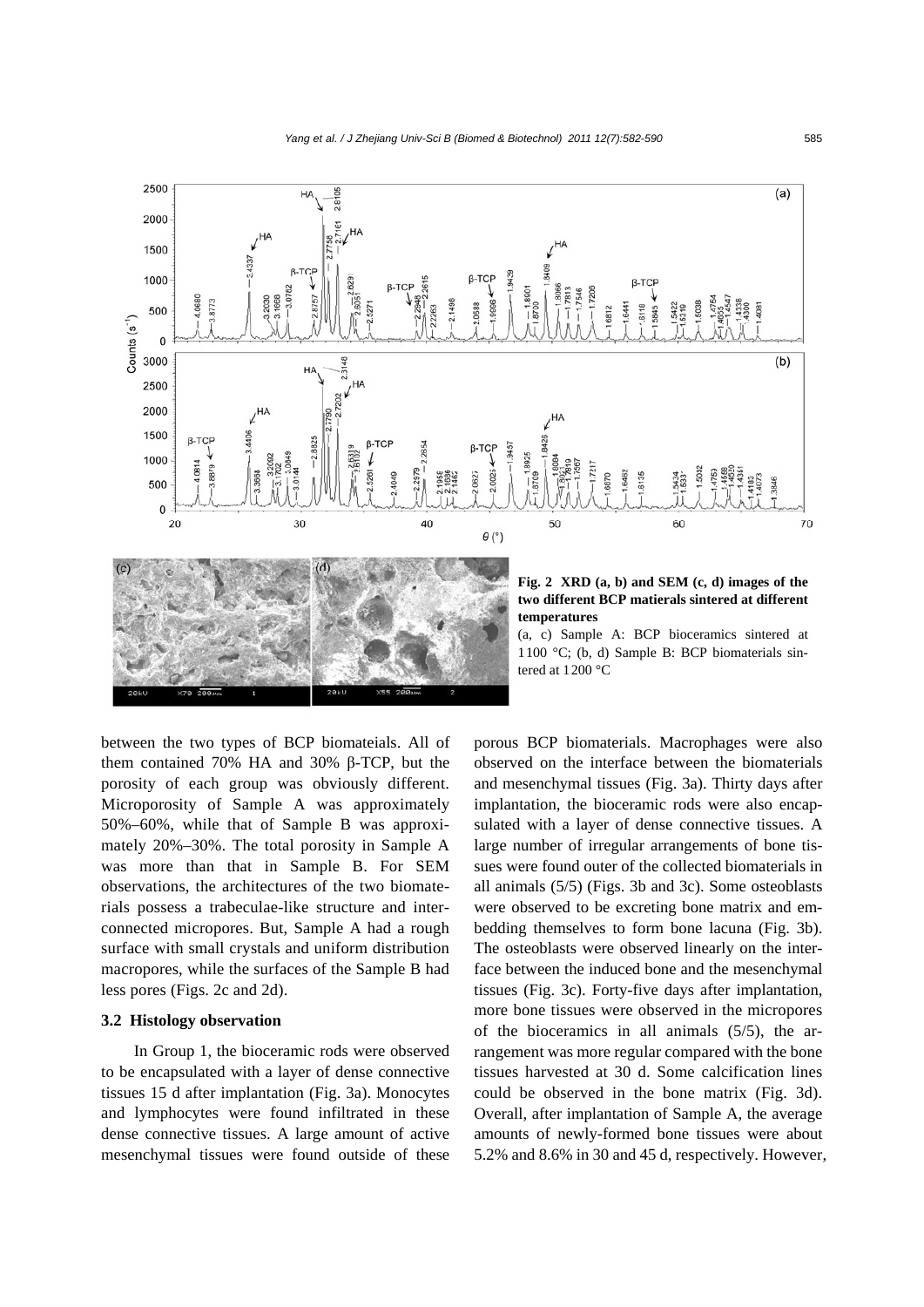bone tissue was not found until 45 d after implantation in Sample B (Figs. 3e–3h). Only inflammatory cells, such as monocytes, macrophages and lymphocytes, were observed in the implanted biomaterials (Figs. 3g and 3h).

# **3.3 Immunohistochemistry**

Thirty days after implantation, serial sections of Sample A were used for HE and IHC stainings. The brown color indicated the expression of the specific antigen BMP-2. As shown in microscopic pictures, BMP-2 was positive within all the osteocytes in the lacunae (Fig. 4d), and collagen type I was located within the osteocytes and in the bone matrix of the harvested bone tissue (Fig. 4e). The linearly-arranged osteoblasts were positively identified with the presence of collagen type I. Also, the collagen type I in the surrounding connective tissues was in brown color. Osteopontin was also tested to be positive within the osteocytes and in the bone matrix (Fig. 4f).



**Fig. 3 HE staining of two different types of BCP biomaterials harvested from mice** 

Histological features of Sample A (a–d) and Sample B (e–h) were observed after 15, 30, and 45 d. (a, e) Histological features of BCP biomaterials implanted in the muscles of mice after 15 d. (b, c, f, g) Histological features of BCP biomaterials implanted in the muscles of different mice after 30 d; (d, h) Histological features of BCP biomaterials implanted in the muscles of mice after 45 d. M: decalcified biomaterials; NB: induced bone. White arrow: dense connective layer; Black arrow: induced bone



**Fig. 4 HE staining (a–c) and IHC staining (d–f) of serial sections of Sample A after 30-d implantation** 

(a, d) Primary antibody of anti-mouse BMP-2; (b, e) Primary antibody of anti-mouse collagen type I; (c, f) Primary antibody of anti-mouse osteopontin. M: decalcified biomaterials; NB: induced bone. Brown colored area: positive region

# **Fig. 5 Induced bone of Sample A after 30-d implantation**

(a) HE staining; (b) Alizarin Red S staining. The fluorescence marker chelated to calcium emitted red ray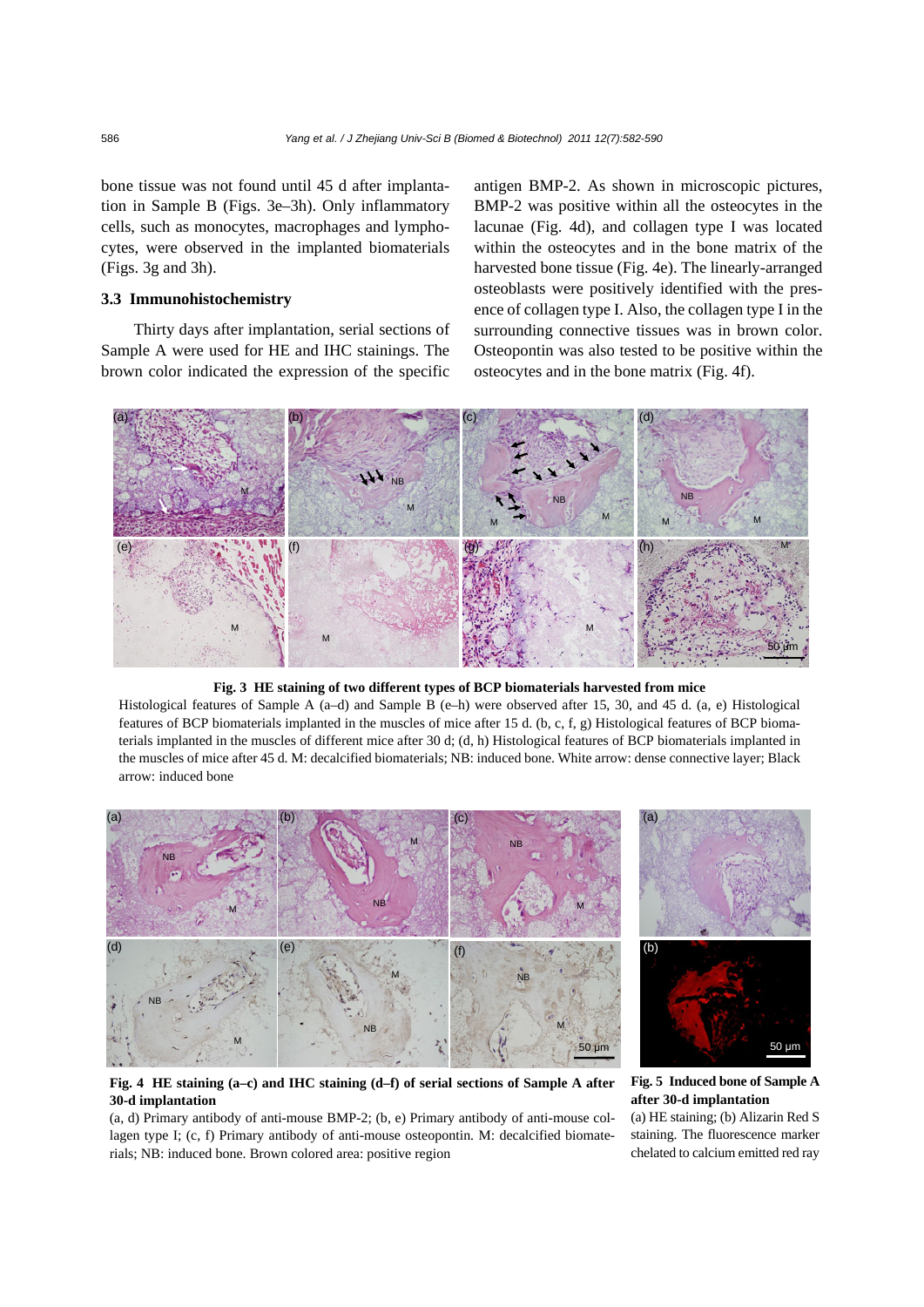#### **3.4 Alizarin Red S staining**

Serial sections were used for HE staining and Alizarin S staining after 30 d of implantation in Group 1. For the Alizarin Red S section, the observation was conducted under the excitations of green and blue fluorescence rays. The fluorescent marker chelated to the induced bone was excited to emit red ray under the excitation of green fluorescence ray (Fig. 5b), but no signal was detected under the excitation of blue ray (data not shown).

# **4 Discussion**

This research addressed the bone formation at ectopic sites in a mouse model by the specific bioceramic materials. Previously, a large number of studies have reported osteoinduction of bioceramic materials mainly in dogs, pigs, monkeys, baboons, goats, and rabbits (Ripamonti, 1991a; Ripamonti, 1996; Yang *et al*., 1997; Yuan *et al*., 2002; 2006; Ye *et al*., 2007; Nihouannen *et al*., 2008; Kasten *et al*., 2008). As indicated in the reports of Fellah's team, osteoinduction by bioceramic materials is a complex biological phenomenon which is not fully understood, but has shown that ectopic bone formation is both material and animal dependant (Nihouannen *et al*., 2005; 2008; Fellah *et al*., 2008). Cheng *et al*. (2010) reported osteoinduction in the fractured fibula of mice by certain calcium phosphate ceramics containing 60% HA and 40% β-TCP. Consistently, we found bone tissue could be induced in mice muscles without any specific treatment on the animals. More importantly, the common mouse was available for all of the modern biotechniques. Based on our results, the achievements in molecular biology could be used for the further research in this area.

In this study, we implanted two different BCP biomaterials into the leg muscles of mice. A large number of newly-formed bone tissues were found outer of the collected biomaterials after implantation with BCP materials sintered at 1100 °C in 30 and 45 d. However, only a large amount of monocytes and lymphocytes were observed after implantation with BCP materials sintered at 1200 °C within 45 d. These results were confirmed by labelling bone-related molecular makers, such as BMP-2, collagen type I,

and osteopontin, as well as Alizarin Red S staining. Previous research indicated that bone formation was observed in contact with the BCP granules in ectopic sites after six weeks, but this research was performed on a large-bodied animal model (Fellah *et al*., 2008). In addition, the preparation of the bioceramic materials was not very identical (Cheng *et al*., 2010). It has been reported that the sintering temperature, microstructure, and porosity of the materials seemed to play a critical role in the bone-induction mechanism in ectopic sites, and ectopic bone formation was firstly observed not only inside the macropores, but also between the ceramic particles (Nihouannen *et al*., 2005; 2008; Fellah *et al*., 2008). Our results also showed that specific BCP ceramics were osteoinductive in mice, and this osteoinduction was closely related to the properties of the biomaterials. Therefore, the distributions and sizes of the macro- and micro-pores, sintering temperature, as well as the surface structure, might play an important role in osteogenic differentiation in vivo (Habibovic *et al*., 2005; Fellah *et al*., 2007; 2010; Kasten *et al*., 2008).

Previous reports on the bone formation at ectopic sites induced by these biomaterials were mainly based on histological analysis. Decalcified and undecalcified sections were made for histological observation under ordinary optical microscopes and back-scattered scanning electron microscopy (BSEM) (Nihouannen *et al*., 2005; Yuan *et al*., 2006; Fan *et al*., 2007; Fellah *et al*., 2008). Fellah *et al*. (2007; 2010) recently reported that the inflammatory cytokines, e.g., IL-6 and TNF-α, released by macrophages stimulated by BCP microparticles, may have both positive and negative effects on new bone formation. However, the very little related research that labelled the marker molecules expressed by the osteocytes or osteoblasts has been performed and was most likely due to the limitation of animal models to some extent (Hennessy *et al*., 2009). In this study, we observed bone formation in the mice model and our results may contribute to further mechanism studies based on the modern biotechnologies developed in the mice model.

This type of biomaterial was expected to be used in orthopaedic, maxillofacial surgery and dental devices as bone substitute, but the prerequisite is safety. Wang *et al*. (2004a) compared the bone-related gene expression of human primary osteogenic sarcoma cell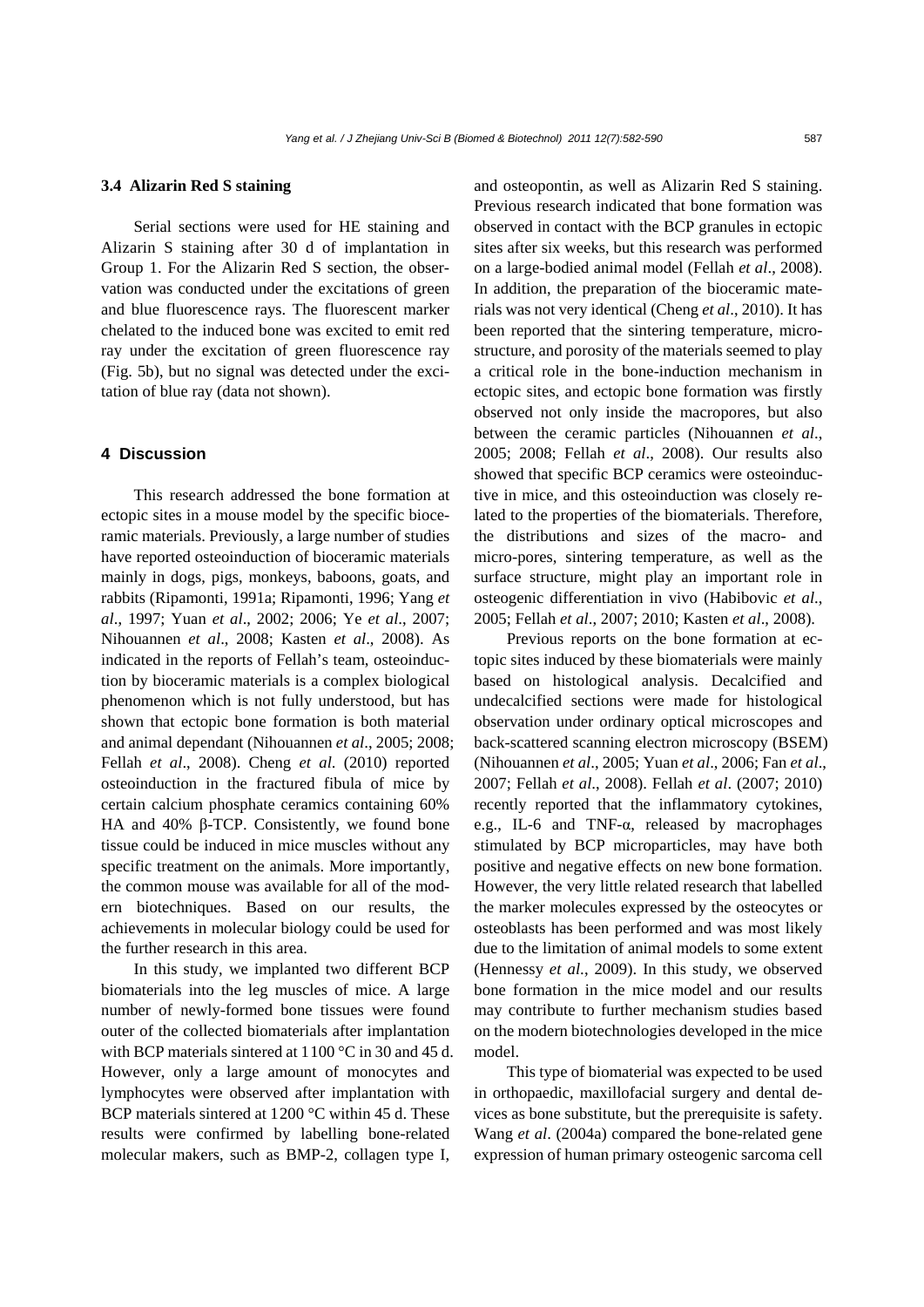line SaOS-2 cultured on calcium phosphate ceramics with different phase compositions and different sintering temperatures in vitro. The gene expression patterns from his and other researches supported the biocompatibility and bioactivity potentials of calcium phosphate ceramics (Wang C. *et al*., 2004b; Wang H. *et al*., 2007; Wang J.J. *et al*., 2009; Guo *et al*., 2009). Previous research on safety was mainly focused on histological analysis of long-term tissue response after the biomaterials were implanted in the animals. Yuan *et al*. (2001b) reported that the quality and quantity of the induced bone by BCP bioceramics were normal with bone marrow after 2.5-year tissue response in dogs. Ye *et al*. (2007) reported that based on observation of 4.5-year tissue response in pigs, the newly-formed bone after implantation of BCP bioceramics neither disappeared nor gave rise to autonomous growth, and the surrounding soft tissues were normal with no presence of tumor cells. Owing to all, the results regarding osteoinduction were based on histological analysis and we thought that further research should be directed towards a better understanding at molecular levels. In addition, the research on the osteoinduction was still limited, and many questions needed to be clarified, e.g., the origin of the osteoblasts, signaling molecules, and the transcriptional factors involved in the process of the stem-cell differentiation.

# **5 Conclusions**

In this study we reported osteoinduction with the specific BCP biomaterials in mice. Our research indicated that bone tissues could be induced in the muscles of mice in 30 d after implantation of specific BCP biomaterials sintered at 1100 °C at a 70/30 ratio of HA and β-TCP. The average amounts of newlyformed bone tissues were approximately 5.2% and 8.6% in 30 and 45 d, respectively. The results were confirmed by bone-related molecular makers, such as BMP-2, collagen type I, and osteopontin, and also confirmed by Alizarin Red S staining. Based on these data, we concluded that specific BCP biomaterials could induce bone formation in the mice model. Our results may contribute to further mechanism research benefiting from the modern biotechnologies developed on a mouse model.

#### **Acknowledgements**

We would like to thank Dr. Shu XU (Department of Pathology, Guiyang Medical Collage, Guiyang, China), Dr. Hong-ying ZHANG (Department of Pathology, West China Hospital, Sichuan University, Chengdu, China), Miss Ming-xia QIN, Dr. Zhi-dan TU, Mr. Ji BAO, Dr. Li ZHANG (Key Laboratory of Transplant Engineering and Immunology, Ministry of Health, West China Hospital, Sichuan University, Chengdu, China), and Mr. Fei-wu LONG (Chengdu Second People Hospital, Chengdu, China) for their help during the research.

#### **References**

- Cheng, L.J., Ye, F., Yang, R.N., Lu, X.F., Shi, Y.J., Li, L., Fan, H.S., Bu, H., 2010. Osteoinduction of hydroxyapatite/ β-tricalcium phosphate bioceramics in mice with a fractured fibula. *Acta Biomater.*, **6**(4):1569-1574. [doi:10. 1016/j.actbio.2009.10.050]
- Damien, C.J., Parsons, J.R., 1991. Bone graft and bone graft substitutes: a review of current technology and applications. *J. Appl. Biomater.*, **2**(3):187-208. [doi:10.1002/jab. 770020307]
- Ducheyne, P., Cuckler, J.M., 1992. Bioactive ceramic prosthetic coatings. *Clin. Orthop. Relat. Res.*, **276**:102-114.
- Fan, H.S., Ikoma, T., Tanaka, J., Zhang, X.D., 2007. Surface structural biomimetics and the osteoinduction of calcium phosphate biomaterials. *J. Nanosci. Nanetechnol.*, **7**(3): 808-813. [doi:10.1166/jnn.2007.501]
- Fellah, B.H., Josselin, N., Chappard, D., Weiss, P., Layrolle, P., 2007. Inflammatory reaction in rats muscle after implantation of biphasic calcium phosphate micro particles. *J. Mater. Sci. Mater. Med*., **18**(2):287-294. [doi:10.1007/ s10856-006-0691-8]
- Fellah, B.H., Gauthier, O., Weiss, P., Chappard, D., Layrolle, P., 2008. Osteogenicity of biphasic calcium phosphate ceramics and bone autograft in a goat model. *Biomaterials*, **29**(9):1177-1188. [doi:10.1016/j.biomaterials.2007.11.034]
- Fellah, B.H., Delorme, B., Sohier, J., Magne, D., Hardouin, P., Layrolle, P., 2010. Macrophage and osteoblast responses to biphasic calcium phosphate microparticles. *J. Biomed. Mater. Res. Part A*, **93**A(4):1588-1595. [doi:10.1002/ jbm.a.32663]
- Green, J.P., Wojno, T.H., Wilson, M.W., Grossniklaus, H.E., 1995. Bone formation in hydroxyapatite orbital implants. *Am. J. Ophthalmol*., **120**(5):681-682.
- Guo, H., Su, J., Wei, J., Kong, H., Liu, C., 2009. Biocompatibility and osteogenicity of degradable Ca-deficient hydroxyapatite scaffolds from calcium phosphate cement for bone tissue engineering. *Acta Biomater*., **5**(1):268-278. [doi:10.1016/j.actbio.2008.07.018]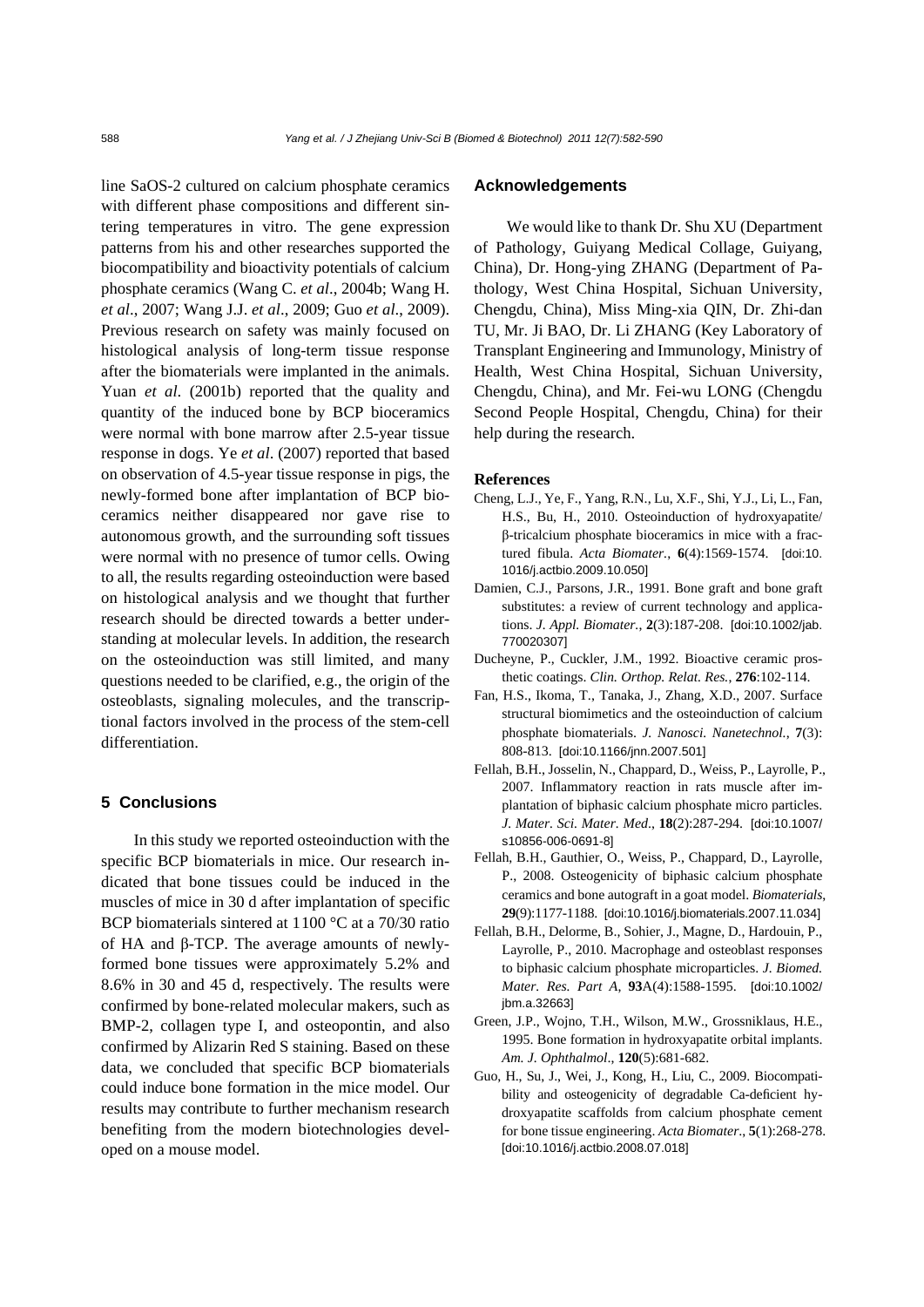- Habibovic, P., Yuan, H., van der Valk, C.M., Meijer, G., van Blitterswijk, C.A., de Groot, K., 2005. 3D microenvironment as essential element for osteoinduction by biomaterials. *Biomaterials*, **26**(17):3565-3575. [doi:10.1016/ j.biomaterials.2004.09.056]
- Hennessy, K.M., Pollot, B.E., Clem, W.C., Phipps, M.C., Sawyer, A.A., Culpepper, B.K., Bellis, S.L., 2009. The effect of collagen I mimetic peptides on mesenchymal stem cell adhesion and differentiation, and on bone formation at hydroxyapatite surfaces. *Biomaterials*, **30**(10): 1898-1909. [doi:10.1016/j.biomaterials.2008.12.053]
- Kasten, P., Beyen, I., Niemeyer, P., Luginbuhl, R., Bohner, M., Richter, W., 2008. Porosity and pore size of β-tricalcium phosphate scaffold can influence protein production and osteogenic differentiation of human mesenchymal stem cells: an in vitro and in vivo study. *Acta Biomater*., **4**(6):1904-1915. [doi:10.1016/j.actbio.2008.05.017]
- Li, Y.B., Klein, C.P., Zhang, X., de Groot, K., 1994. Formation of a bone apatite-like layer on the surface of porous hydroxyapatite ceramics. *Biomaterials*, **15**(10):835-841. [doi:10.1016/0142-9612(94)90039-6]
- Nihouannen, D.L., Daculsi, G., Saffarzadeh, A., Gauthier, O., Delplace, S., Pilet, P., Layrolle, P., 2005. Ectopic bone formation by microporous calcium phosphate ceramic particles in sheep muscles. *Bone*, **36**(6):1086-1093. [doi: 10.1016/j.bone.2005.02.017]
- Nihouannen, D.L., Saffarzadeh, A., Gauthier, O., Moreau, F., Pilet, P., Spaethe, R., Layrolle, P., Daculsi, G., 2008. Bone tissue formation in sheep muscles induced by a biphasic calcium phosphate ceramic and fibrin glue composite. *J. Mater. Sci. Mater. Med*., **19**(2):667-675. [doi:10.1007/s10856-007-3206-3]
- Osborn, J.F., 1991. The Biological Profile of Hydroxyapatite Ceramic with Respect to the Cellular Dynamics of Animal and Human Soft Tissue and Mineralized Tissue under Unloaded and Loaded Conditions. *In*: Barbosa, M.A. (Ed.), Biomaterials Degradation. Elsevier Science Publishers, New York, p.185-225.
- Qu, S.X., Guo, X., Weng, J., Cheng, J.C., Feng, B., Yeung, H.Y., Zhang, X.D., 2004. Evaluation of the expression of collagen type I in porous calcium phosphate ceramics implanted in an extra-osseous site. *Biomaterials*, **25**(4): 659-667. [doi:10.1016/S0142-9612(03)00577-5]
- Ripamonti, U., 1991a. Bone induction in nonhuman primates. An experimental study on the baboon. *Clin. Orthop. Relat. Res.*, **269**:284-294.
- Ripamonti, U., 1991b. The induction of bone in osteogenic composites of bone matrix and porous hydroxyapatite replicas: an experimental study on the baboon (*Papio ursinus*). *J. Oral Maxillofac. Surg.*, **49**(8):817-830. [doi: 10.1016/0278-2391(91)90010-J]
- Ripamonti, U., 1991c. The morphogenesis of bone in replicas of porous hydroxyapatite obtained from conversion of calcium carbonate exoskeletons of coral. *J. Bone Joint Surg. Am*., **73**(5):692-703.
- Ripamonti, U., 1996. Osteoinduction in porous hydroxyapatite implanted in heterotopic sites of different animal models.

*Biomaterials*, **17**(1):31-35. [doi:10.1016/0142-9612(96) 80752-6]

- Ripamonti, U., Schnitzler, C.M., Cleaton-Jones, P.C., 1989. Bone induction in a composite allogeneic bone/alloplastic implant. *J. Oral. Maxillofac. Surg*., **47**(9):963-969. [doi: 10.1016/0278-2391(89)90381-9]
- Ripamonti, U., Jean, C., Lerato, K., Laura, R., 2009. The induction of bone formation by coral-derived calcium carbonate/hydroxyapatite constructs. *Biomaterials*, **30**(7): 1428-1439. [doi:10.1016/j.biomaterials.2008.10.065]
- Sontag, W., 1980. An automatic microspectrophotometric scanning method for the measurement of bone formation rates in vivo. *Calcif. Tissue Int*., **32**(1):63-68. [doi:10. 1007/BF02408522]
- Toth, J.M., Lynch, K.L., Hackbarth, D.A., 1993. Ceramicinduced osteogenesis following subcutaneous implantation of calcium phosphates. *Bioceramics*, **6**:9-13.
- Wang, C., Duan, Y., Markovic, B., Barbara, J., Howlett, C.R., Zhang, X., Zreiqat, H., 2004a. Phenotypic expression of bone-related genes in osteoblasts grown on calcium phosphate ceramics with different phase compositions. *Biomaterials*, **25**(13):2507-2514. [doi:10.1016/j.biomaterials. 2003.09.035]
- Wang, C., Duan, Y., Markovic, B., Barbara, J., Howlett, C.R., Zhang, X., Zreiqat, H., 2004b. Proliferation and bonerelated gene expression of osteoblasts grown on hydroxyapatite ceramics sintered at different temperature. *Biomaterials*, **25**(15):2949-2956. [doi:10.1016/j.biomaterials. 2003.09.088]
- Wang, H., Li, Y., Zuo, Y., Li, J., Sansi, M., Cheng, L., 2007. Biocompatibility and osteogenesis of biomimetic nanohydroxyapatite/polyamide composite scaffolds for bone tissue engineering. *Biomaterials*, **28**(22):3338-3348. [doi:10.1016/j.biomaterials.2007.04.014]
- Wang, J.J., Ye, F., Cheng, L.J., Shi, Y.J., Bao, J., Sun, H.Q., Wang, W., Zhang, P., Bu, H., 2009. Osteogenic differentiation of mesenchymal stem cells promoted by overexpression of connective tissue growth factor overexpression of connective tissue growth factor. *J. Zhejiang Univ.- Sci. B*, **10**(5):355-367. [doi:10.1631/jzus.B0820252]
- Yamasaki, H., Sakai, H., 1992. Osteogenic response to porous hydroxyapatite ceramics under the skin of dogs. *Biomaterials*, **13**(5):308-312. [doi:10.1016/0142-9612(92) 90054-R]
- Yang, Z.J., Yuan, H., Zou, P., Tong, W., Qu, S., Zhang, X.D., 1997. Osteogenic responses to extraskeletally implanted synthetic porous calcium phosphate ceramics: an early stage histomorphological study in dogs. *J. Mater. Sci. Mater. Med*., **8**(11):697-701. [doi:10.1023/A:10185400 24082]
- Ye, F., Lu, X.F., Lu, B., Wang, J.J., Shi, Y.J., Zhang, L., Chen, J.Q., Li, Y.P., Bu, H., 2007. A long-term evaluation of osteoinductive HA/beta-TCP ceramics in vivo: 4.5 years study in pigs. *J. Mater. Sci. Mater. Med*., **18**(11): 2173-2178. [doi:10.1007/s10856-007-3215-2]
- Yuan, H., Zou, P., Yang, Z., Zhang, X., de Bruijn, J.D., de Groot, K., 1998a. Bone morphogenetic protein and